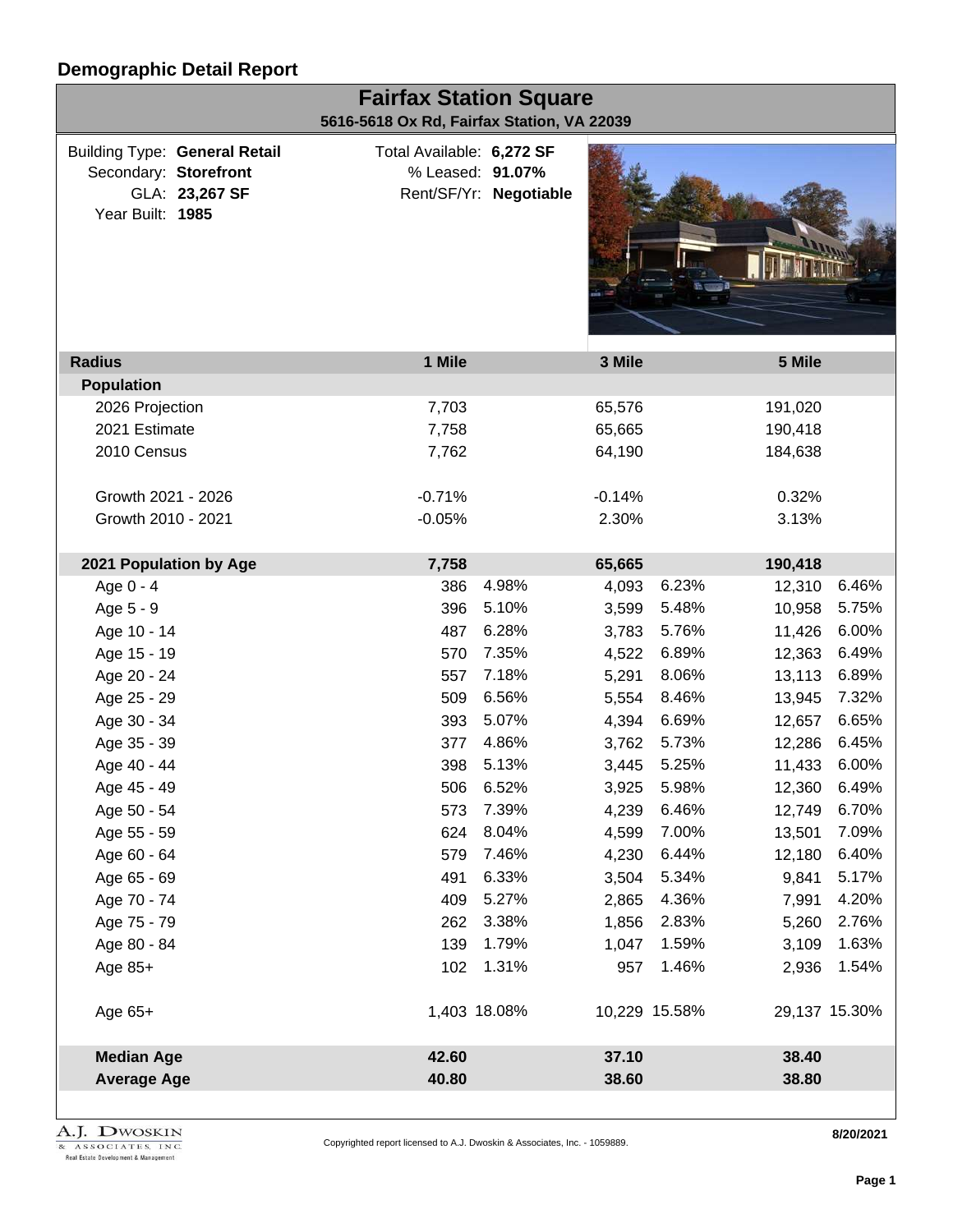| <b>Fairfax Station Square</b>              |        |              |        |               |                |               |  |  |
|--------------------------------------------|--------|--------------|--------|---------------|----------------|---------------|--|--|
| 5616-5618 Ox Rd, Fairfax Station, VA 22039 |        |              |        |               |                |               |  |  |
| <b>Radius</b>                              | 1 Mile |              | 3 Mile |               | 5 Mile         |               |  |  |
| 2021 Population By Race                    | 7,758  |              | 65,665 |               | 190,418        |               |  |  |
| White                                      |        | 5,805 74.83% |        | 46,517 70.84% | 128,592 67.53% |               |  |  |
| <b>Black</b>                               |        | 427 5.50%    |        | 4,671 7.11%   |                | 13,507 7.09%  |  |  |
| Am. Indian & Alaskan                       | 13     | 0.17%        |        | 230 0.35%     | 693            | 0.36%         |  |  |
| Asian                                      |        | 1,140 14.69% |        | 11,494 17.50% |                | 40,165 21.09% |  |  |
| Hawaiian & Pacific Island                  | 5      | $0.06\%$     |        | 64 0.10%      |                | 163 0.09%     |  |  |
| Other                                      |        | 367 4.73%    |        | 2,690 4.10%   |                | 7,298 3.83%   |  |  |
|                                            |        |              |        |               |                |               |  |  |
| <b>Population by Hispanic Origin</b>       | 7,758  |              | 65,665 |               | 190,418        |               |  |  |
| Non-Hispanic Origin                        |        | 7,002 90.26% |        | 58,162 88.57% | 167,672 88.05% |               |  |  |
| Hispanic Origin                            |        | 756 9.74%    |        | 7,503 11.43%  |                | 22,746 11.95% |  |  |
|                                            |        |              |        |               |                |               |  |  |
| 2021 Median Age, Male                      | 41.40  |              | 35.60  |               | 37.10          |               |  |  |
| 2021 Average Age, Male                     | 40.40  |              | 37.70  |               | 38.00          |               |  |  |
|                                            |        |              |        |               |                |               |  |  |
| 2021 Median Age, Female                    | 43.60  |              | 38.60  |               | 39.70          |               |  |  |
| 2021 Average Age, Female                   | 41.20  |              | 39.40  |               | 39.60          |               |  |  |
|                                            |        |              |        |               |                |               |  |  |
| 2021 Population by Occupation              | 6,373  |              | 53,288 |               | 153,254        |               |  |  |
| <b>Classification</b>                      |        |              |        |               |                |               |  |  |
| Civilian Employed                          |        | 4,044 63.46% |        | 32,746 61.45% |                | 98,875 64.52% |  |  |
| Civilian Unemployed                        |        | 141 2.21%    |        | 1,944 3.65%   |                | 4,795 3.13%   |  |  |
| Civilian Non-Labor Force                   |        | 2,112 33.14% |        | 18,089 33.95% |                | 47,999 31.32% |  |  |
| <b>Armed Forces</b>                        |        | 76 1.19%     |        | 509 0.96%     |                | 1,585 1.03%   |  |  |
|                                            |        |              |        |               |                |               |  |  |
| <b>Households by Marital Status</b>        |        |              |        |               |                |               |  |  |
| Married                                    | 1,951  |              | 13,783 |               | 41,521         |               |  |  |
| <b>Married No Children</b>                 | 1,082  |              | 7,534  |               | 22,665         |               |  |  |
| Married w/Children                         | 869    |              | 6,249  |               | 18,856         |               |  |  |
|                                            |        |              |        |               |                |               |  |  |
| 2021 Population by Education               | 5,627  |              | 46,772 |               | 137,773        |               |  |  |
| Some High School, No Diploma               | 219    | 3.89%        | 1,970  | 4.21%         | 5,841          | 4.24%         |  |  |
| High School Grad (Incl Equivalency)        | 541    | 9.61%        |        | 4,750 10.16%  |                | 14,846 10.78% |  |  |
| Some College, No Degree                    |        | 953 16.94%   |        | 7,846 16.77%  |                | 23,771 17.25% |  |  |
| Associate Degree                           |        | 266 4.73%    |        | 2,394 5.12%   | 7,526          | 5.46%         |  |  |
| <b>Bachelor Degree</b>                     |        | 1,811 32.18% |        | 15,188 32.47% |                | 43,536 31.60% |  |  |
| <b>Advanced Degree</b>                     |        | 1,837 32.65% |        | 14,624 31.27% |                | 42,253 30.67% |  |  |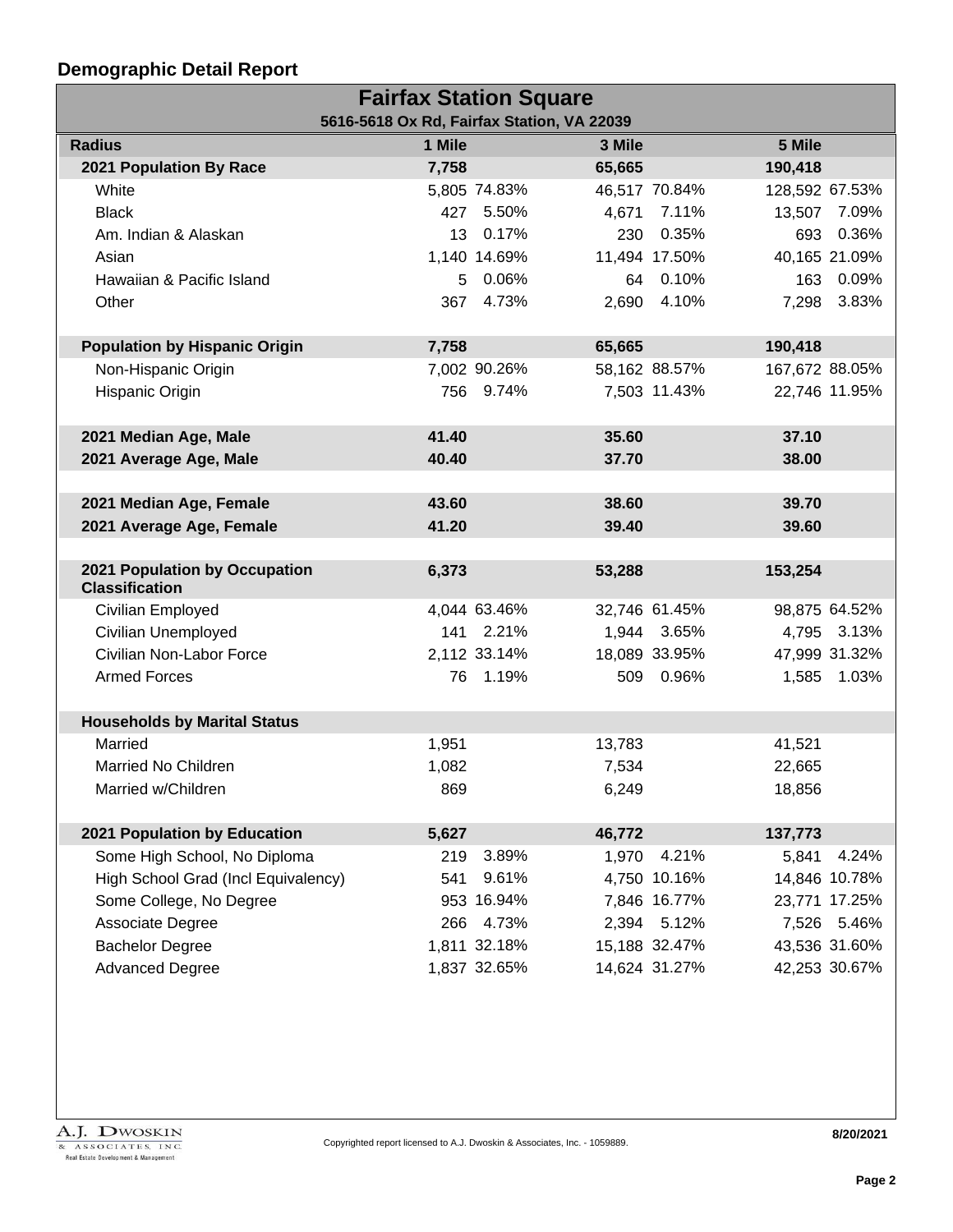| <b>Fairfax Station Square</b>              |          |              |          |               |         |               |  |
|--------------------------------------------|----------|--------------|----------|---------------|---------|---------------|--|
| 5616-5618 Ox Rd, Fairfax Station, VA 22039 |          |              |          |               |         |               |  |
| <b>Radius</b>                              | 1 Mile   |              | 3 Mile   |               | 5 Mile  |               |  |
| 2021 Population by Occupation              | 8,101    |              | 64,368   |               | 194,572 |               |  |
| Real Estate & Finance                      | 302      | 3.73%        | 2,007    | 3.12%         | 6,807   | 3.50%         |  |
| Professional & Management                  |          | 3,788 46.76% |          | 27,289 42.40% |         | 83,045 42.68% |  |
| <b>Public Administration</b>               | 534      | 6.59%        |          | 3,764 5.85%   |         | 12,187 6.26%  |  |
| <b>Education &amp; Health</b>              | 788      | 9.73%        |          | 8,176 12.70%  |         | 21,837 11.22% |  |
| Services                                   | 432      | 5.33%        | 4,087    | 6.35%         | 13,007  | 6.68%         |  |
| Information                                | 122      | 1.51%        | 764      | 1.19%         | 2,392   | 1.23%         |  |
| <b>Sales</b>                               | 667      | 8.23%        | 6,262    | 9.73%         | 18,039  | 9.27%         |  |
| Transportation                             | 354      | 4.37%        | 2,453    | 3.81%         | 8,378   | 4.31%         |  |
| Retail                                     | 287      | 3.54%        | 2,914    | 4.53%         | 8,209   | 4.22%         |  |
| Wholesale                                  | 38       | 0.47%        | 333      | 0.52%         | 851     | 0.44%         |  |
| Manufacturing                              | 135      | 1.67%        | 690      | 1.07%         | 2,331   | 1.20%         |  |
| Production                                 | 133      | 1.64%        | 1,467    | 2.28%         | 4,253   | 2.19%         |  |
| Construction                               | 85       | 1.05%        | 985      | 1.53%         | 3,548   | 1.82%         |  |
| <b>Utilities</b>                           | 109      | 1.35%        | 846      | 1.31%         | 2,914   | 1.50%         |  |
| Agriculture & Mining                       | 33       | 0.41%        | 90       | 0.14%         | 191     | 0.10%         |  |
| Farming, Fishing, Forestry                 | 7        | 0.09%        | 50       | 0.08%         | 115     | 0.06%         |  |
| <b>Other Services</b>                      | 287      | 3.54%        | 2,191    | 3.40%         | 6,468   | 3.32%         |  |
|                                            |          |              |          |               |         |               |  |
| 2021 Worker Travel Time to Job             | 3,715    |              | 30,671   |               | 93,407  |               |  |
| <30 Minutes                                |          | 1,279 34.43% |          | 12,398 40.42% |         | 38,129 40.82% |  |
| 30-60 Minutes                              |          | 1,625 43.74% |          | 13,451 43.86% |         | 41,571 44.51% |  |
| 60+ Minutes                                |          | 811 21.83%   |          | 4,822 15.72%  |         | 13,707 14.67% |  |
|                                            |          |              |          |               |         |               |  |
| 2010 Households by HH Size                 | 2,613    |              | 20,455   |               | 64,337  |               |  |
| 1-Person Households                        |          | 290 11.10%   |          | 3,184 15.57%  |         | 11,915 18.52% |  |
| 2-Person Households                        |          | 891 34.10%   |          | 6,744 32.97%  |         | 21,489 33.40% |  |
| 3-Person Households                        |          | 543 20.78%   |          | 4,092 20.00%  |         | 12,144 18.88% |  |
| 4-Person Households                        |          | 563 21.55%   |          | 3,863 18.89%  |         | 11,267 17.51% |  |
| 5-Person Households                        | 209      | 8.00%        | 1,641    | 8.02%         |         | 4,722 7.34%   |  |
| 6-Person Households                        | 76       | 2.91%        | 580      | 2.84%         |         | 1,692 2.63%   |  |
| 7 or more Person Households                | 41       | 1.57%        | 351      | 1.72%         | 1,108   | 1.72%         |  |
|                                            |          |              |          |               |         |               |  |
| 2021 Average Household Size                | 3.00     |              | 2.90     |               | 2.80    |               |  |
|                                            |          |              |          |               |         |               |  |
| <b>Households</b>                          |          |              |          |               |         |               |  |
| 2026 Projection                            | 2,573    |              | 20,540   |               | 66,014  |               |  |
| 2021 Estimate                              | 2,593    |              | 20,594   |               | 65,834  |               |  |
| 2010 Census                                | 2,613    |              | 20,456   |               | 64,338  |               |  |
| Growth 2021 - 2026                         | $-0.77%$ |              | $-0.26%$ |               | 0.27%   |               |  |
| Growth 2010 - 2021                         | $-0.77%$ |              | 0.67%    |               | 2.33%   |               |  |

**8/20/2021**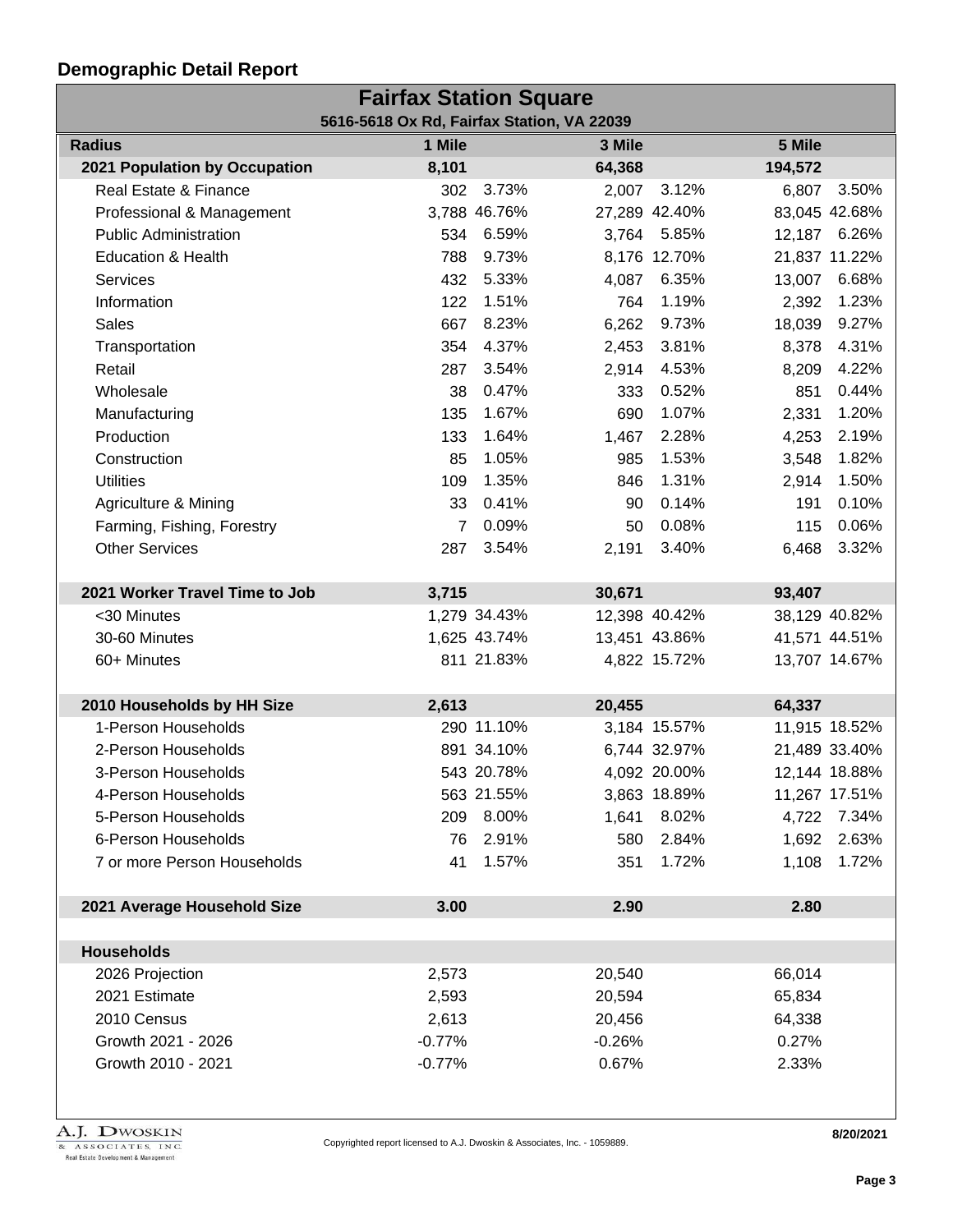| <b>Fairfax Station Square</b><br>5616-5618 Ox Rd, Fairfax Station, VA 22039 |              |              |           |               |           |               |  |  |
|-----------------------------------------------------------------------------|--------------|--------------|-----------|---------------|-----------|---------------|--|--|
| <b>Radius</b>                                                               | 1 Mile       |              | 3 Mile    |               | 5 Mile    |               |  |  |
| 2021 Households by HH Income                                                | 2,592        |              | 20,595    |               | 65,833    |               |  |  |
| $<$ \$25,000                                                                | 77           | 2.97%        | 868       | 4.21%         | 3,306     | 5.02%         |  |  |
| $$25,000 - $50,000$                                                         | 105          | 4.05%        | 1,500     | 7.28%         |           | 5,464 8.30%   |  |  |
| \$50,000 - \$75,000                                                         | 179          | 6.91%        | 1,613     | 7.83%         |           | 5,735 8.71%   |  |  |
| \$75,000 - \$100,000                                                        | 168          | 6.48%        |           | 1,953 9.48%   |           | 6,635 10.08%  |  |  |
| \$100,000 - \$125,000                                                       | 252          | 9.72%        |           | 2,196 10.66%  |           | 7,099 10.78%  |  |  |
| $$125,000 - $150,000$                                                       |              | 289 11.15%   |           | 2,281 11.08%  |           | 6,931 10.53%  |  |  |
| \$150,000 - \$200,000                                                       |              | 481 18.56%   |           | 3,814 18.52%  |           | 11,771 17.88% |  |  |
| \$200,000+                                                                  |              | 1,041 40.16% |           | 6,370 30.93%  |           | 18,892 28.70% |  |  |
|                                                                             |              |              |           |               |           |               |  |  |
| 2021 Avg Household Income                                                   | \$195,247    |              | \$172,143 |               | \$165,023 |               |  |  |
| 2021 Med Household Income                                                   | \$173,492    |              | \$148,755 |               | \$141,871 |               |  |  |
|                                                                             |              |              |           |               |           |               |  |  |
| 2021 Occupied Housing                                                       | 2,593        |              | 20,594    |               | 65,833    |               |  |  |
| Owner Occupied                                                              |              | 2,288 88.24% |           | 17,277 83.89% |           | 50,012 75.97% |  |  |
| <b>Renter Occupied</b>                                                      |              | 305 11.76%   |           | 3,317 16.11%  |           | 15,821 24.03% |  |  |
| <b>2010 Housing Units</b>                                                   | 2,659        |              | 21,400    |               | 68,179    |               |  |  |
| 1 Unit                                                                      |              | 2,633 99.02% |           | 19,686 91.99% |           | 54,794 80.37% |  |  |
| $2 - 4$ Units                                                               | 1            | 0.04%        |           | 144 0.67%     |           | 619 0.91%     |  |  |
| 5 - 19 Units                                                                | 24           | 0.90%        | 1,105     | 5.16%         |           | 8,126 11.92%  |  |  |
| 20+ Units                                                                   | 1            | 0.04%        | 465       | 2.17%         |           | 4,640 6.81%   |  |  |
|                                                                             |              |              |           |               |           |               |  |  |
| 2021 Housing Value                                                          | 2,289        |              | 17,277    |               | 50,011    |               |  |  |
| $<$ \$100,000                                                               | 10           | 0.44%        | 140       | 0.81%         | 506       | 1.01%         |  |  |
| \$100,000 - \$200,000                                                       | 5            | 0.22%        | 160       | 0.93%         | 609       | 1.22%         |  |  |
| \$200,000 - \$300,000                                                       | 69           | 3.01%        | 456       | 2.64%         | 1,593     | 3.19%         |  |  |
| \$300,000 - \$400,000                                                       | 150          | 6.55%        |           | 1,823 10.55%  | 4,495     | 8.99%         |  |  |
| \$400,000 - \$500,000                                                       | 161          | 7.03%        |           | 2,933 16.98%  |           | 8,646 17.29%  |  |  |
| \$500,000 - \$1,000,000                                                     |              | 1,840 80.38% |           | 10,935 63.29% |           | 31,534 63.05% |  |  |
| $$1,000,000+$                                                               |              | 54 2.36%     |           | 830 4.80%     |           | 2,628 5.25%   |  |  |
| 2021 Median Home Value                                                      | \$703,668    |              | \$642,958 |               | \$645,184 |               |  |  |
| 2021 Housing Units by Yr Built                                              | 2,660        |              | 21,488    |               | 68,372    |               |  |  |
| Built 2010+                                                                 | $\mathbf{7}$ | 0.26%        | 456       | 2.12%         |           | 2,053 3.00%   |  |  |
| Built 2000 - 2010                                                           | 80           | 3.01%        |           | 1,193 5.55%   |           | 8,742 12.79%  |  |  |
| Built 1990 - 1999                                                           | 105          | 3.95%        |           | 1,602 7.46%   |           | 8,150 11.92%  |  |  |
| Built 1980 - 1989                                                           |              | 1,222 45.94% |           | 8,800 40.95%  |           | 17,887 26.16% |  |  |
| Built 1970 - 1979                                                           |              | 1,144 43.01% |           | 7,138 33.22%  |           | 17,787 26.02% |  |  |
| Built 1960 - 1969                                                           |              | 69 2.59%     |           | 1,552 7.22%   |           | 9,077 13.28%  |  |  |
| Built 1950 - 1959                                                           | 26           | 0.98%        | 527       | 2.45%         |           | 3,451 5.05%   |  |  |
| Built <1949                                                                 | 7            | 0.26%        | 220       | 1.02%         | 1,225     | 1.79%         |  |  |
| 2021 Median Year Built                                                      | 1980         |              | 1980      |               | 1980      |               |  |  |
|                                                                             |              |              |           |               |           |               |  |  |

A.J. DWOSKIN REAL ASSOCIATES, INC.<br>Real Estate Development & Management

**8/20/2021**